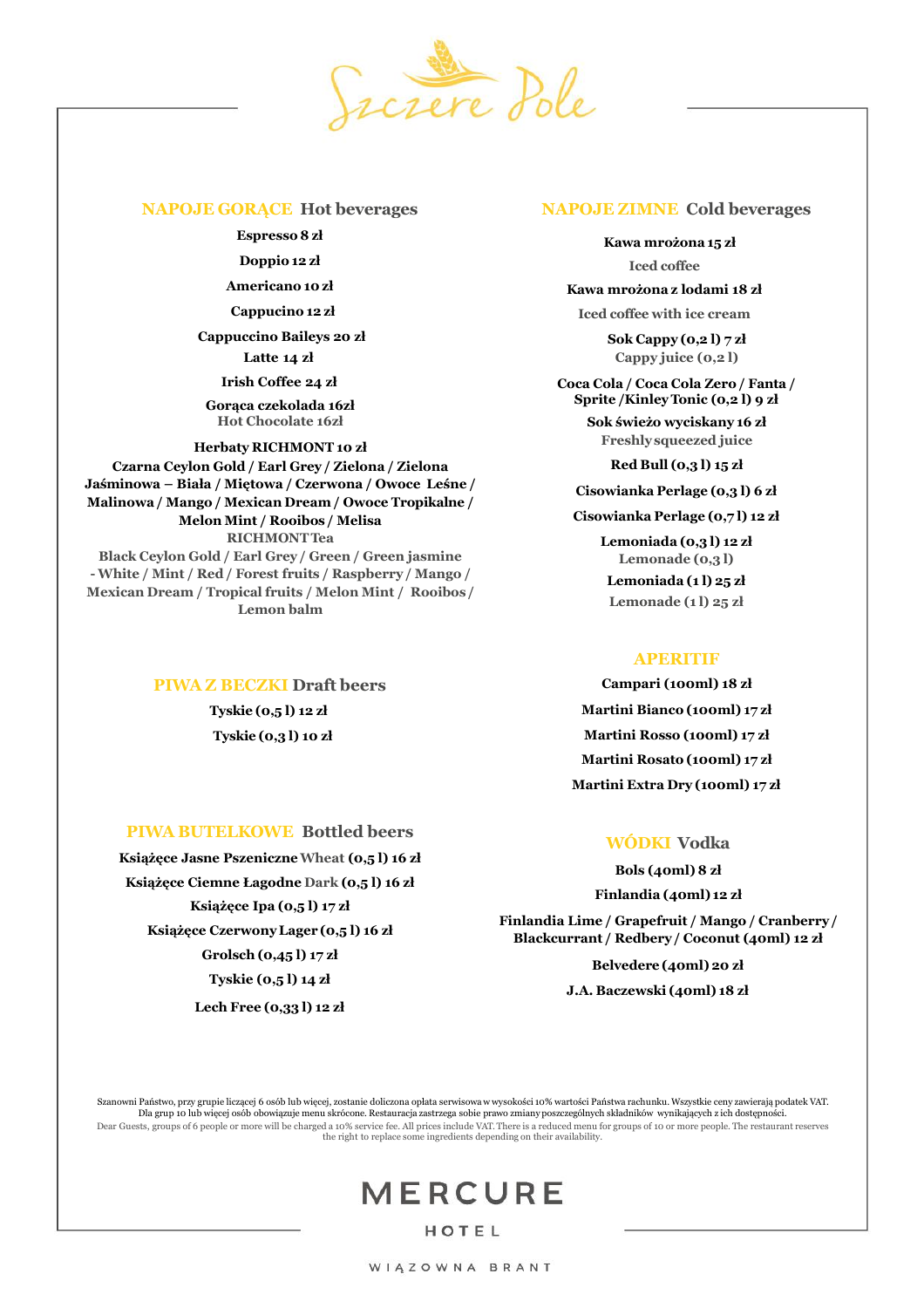

#### **LIKIERY Liqueurs**

**Jagermeister (40ml) 18 zł St. Germain (40ml) 18 zł Cointreau Liquer (40ml) 18 zł Baileys (40ml) 18 zł Malibu (40ml) 18 zł Sheridan's (40ml) 18 zł Chambord (40ml) 20 zł Sambuca Luxardo (40ml) 18zł**

#### **RUM**

**Bacardi Carta Blanca (40ml) 18 zł Bacardi Carta Negra (40ml) 18 zł Bacardi Carta Oro (40ml) 18 zł Bacardi 8 (40ml) 22 zł Santa Teresa (40ml) 36 zł**

#### **TEQUILA**

**Tequila El Jimador Blanco (40ml) 18 zł Tequila El Jimador Reposado (40ml) 20 zł Tequila Herradura Plata (40ml) 26 zł Tequila Herradura Anejo (40ml) 32 zł Tequila Herradura Reposado (40ml) 34 zł**

## **GIN**

**Seagram's 18 zł BombaySapphire 22 zł Hendrick's 25 zł**

### **WHISKY**

**The GlenDronach 12 YO (40ml) 24 zł The GlenDronach 18 YO (40ml) 32 zł The GlenDronach 21 YO (40ml) 40 zł The BenRiach Heart of Speyside (40ml) 20 zł The BenRiach 10 YO (40ml) 20 zł The BenRiach 10 YO Couriositas Peated (40ml) 20 zł Glenglassaugh Torfa (40ml) 20 zł Glenglassaugh Revival (40ml) 20 zł Glenglassaugh Evolution (40ml) 20 zł Aberfeldy 12 YO (40ml) 24 zł Craigellachie 13 YO (40ml) 30 zł Ardberg (40ml) 30 zł**

#### **WHISKEY**

**Jack Daniel's Tennessee (40ml) 18 zł Jack Daniel's Tennesee Rye (40ml) 18 zł Jack Daniel's Tennessee Honey (40ml) 18 zł Jack Daniel's Tennessee (40ml) Fire 18 zł Gentelmen Jack Rare Tennessee (40ml) 22 zł Jack Daniel's Single Barrel (40ml) 30 zł Jack Daniel's Sinatra Select (40ml) 77 zł**

#### **BOURBON**

**Woodford Reserve Rye (40ml) 24 zł Woodford Reserve (40ml) 24 zł**

Szanowni Państwo, przy grupie liczącej 6 osób lub więcej, zostanie doliczona opłata serwisowaw wysokości 10% wartości Państwa rachunku. Wszystkie ceny zawierają podatek VAT. Dla grup 10 lub więcej osób obowiązuje menu skrócone. Restauracja zastrzega sobie prawo zmiany poszczególnych składników wynikających z ich dostępności. Dear Guests, groups of 6 people or more will be charged a 10% service fee. All prices include VAT. There is a reduced menu for groups of 10 or more people. The restaurant reserves the right to replace some ingredients depending on their availability.

## **MERCURE**

HOTEL

WIĄZOWNA BRANT